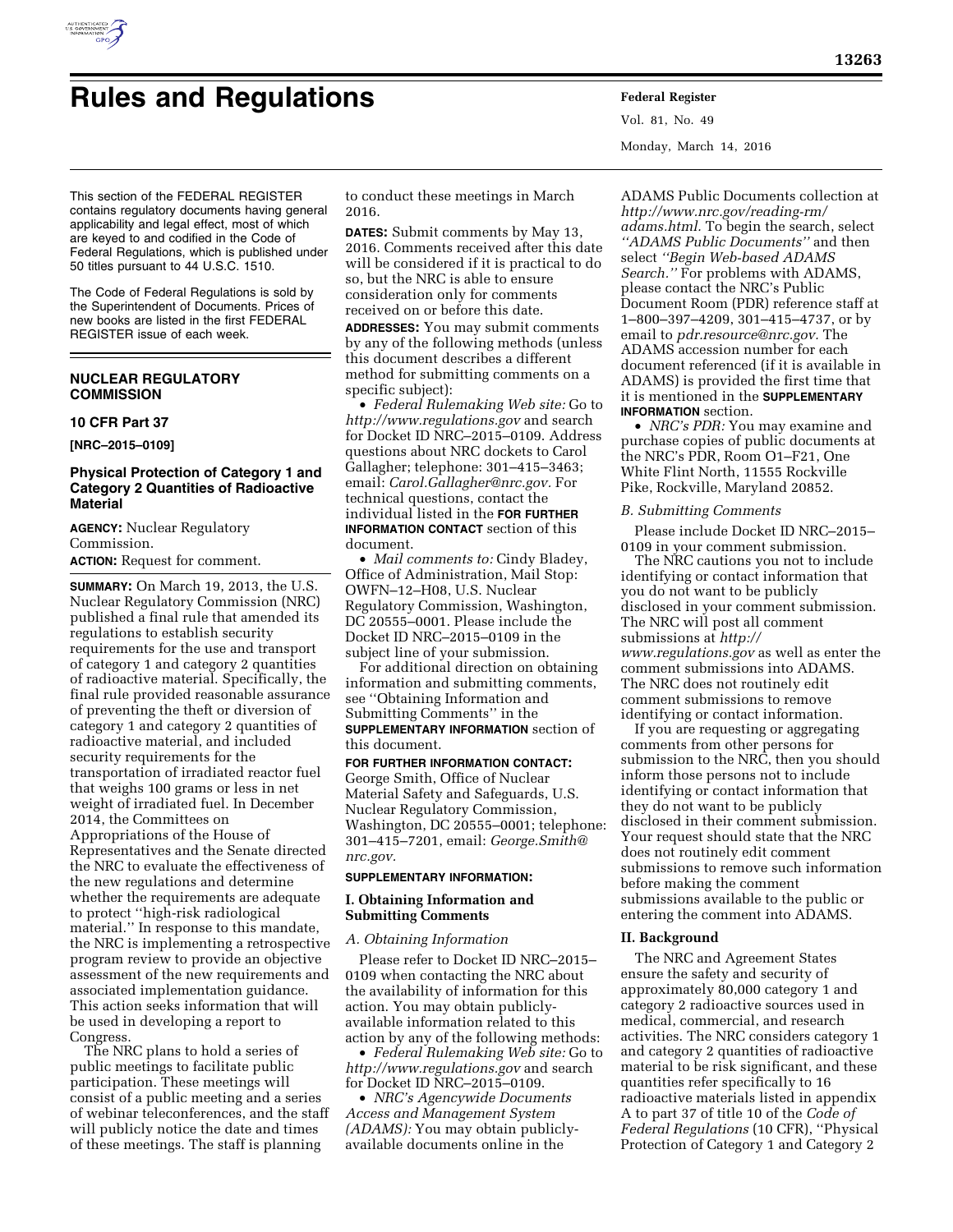Quantities of Radioactive Material.'' The NRC and its partners in 37 Agreement States took steps to strengthen the security of risk-significant radioactive materials immediately after the terrorist attacks of September 11, 2001. Since that time, the NRC issued various orders imposing increased controls, implemented requirements for fingerprinting and criminal background checks for people with access to certain radioactive materials, and established the National Source Tracking System. The NRC cooperates with the U.S. Departments of Homeland Security and Energy as well as other Federal, State, and local agencies on security matters, and chairs the inter-agency Radiation Source Protection and Security Task Force (Task Force).

The Task Force was established by the Energy Policy Act of 2005, which directed this Task Force to evaluate and provide recommendations relating to the security of radiation sources in the United States from potential terrorist threats, including acts of sabotage, theft, or use of a radiation source in a radiological dispersal device or a radiation exposure device. The Task Force is comprised of experts from 13 Federal agencies and one State organization. The Task Force members represent agencies with broad authority over all aspects of radioactive source control, including regulatory security, intelligence, and international activities. This Task Force concluded in its 2006, 2010, and 2014 reports to Congress and the President that the risk-significant radioactive sources were being protected and found no significant gaps in security that were not already being addressed. These reports can be found on the NRC's public Web site at *[http://www.nrc.gov/security/byproduct/](http://www.nrc.gov/security/byproduct/task-force.html) [task-force.html.](http://www.nrc.gov/security/byproduct/task-force.html)* 

On June 15, 2010 (75 FR 33902), the NRC published a proposed rule to establish security requirements for the use and transport of category 1 and category 2 quantities of radioactive material, which the NRC considers to be risk-significant and, therefore, to warrant additional protection. The NRC received and addressed over 1,500 comments on the proposed rule from licensees, State agencies, industry organizations, individuals, and a Federal agency.

On March 19, 2013 (78 FR 16922), the NRC published a final rule amending its regulations to establish security requirements for the use and transport of category 1 and category 2 quantities of radioactive material. The category 1 and category 2 thresholds are based on the quantities established by the International Atomic Energy Agency in

its Code of Conduct on the Safety and Security of Radioactive Sources, which the NRC endorses (*[http://www](http://www-ns.iaea.org/tech-areas/radiation-safety/code-of-conduct.asp)[ns.iaea.org/tech-areas/radiation-safety/](http://www-ns.iaea.org/tech-areas/radiation-safety/code-of-conduct.asp) [code-of-conduct.asp](http://www-ns.iaea.org/tech-areas/radiation-safety/code-of-conduct.asp)*). The objective of this final rule is to provide reasonable assurance of preventing the theft or diversion of category 1 and category 2 quantities of radioactive material. The regulations also include security requirements for the transportation of irradiated reactor fuel that weighs 100 grams or less in net weight of irradiated fuel. The final rule incorporated lessons learned by the NRC and the Agreement States in implementing security measures resulting from the events on September 11, 2001, as well as stakeholder input on the proposed rule.

The final rule became effective on May 20, 2013, and NRC licensees were required to comply by March 19, 2014. Agreement States licensees were issued NRC orders that provided for the same level of physical protection as NRC licensees, pending Agreement States issuing compatible requirements. Agreement States will have until March 19, 2016, to issue compatible requirements for their licensees.

In February 2013, the NRC published a guidance document, NUREG–2155, ''Implementation Guidance for 10 CFR part 37, 'Physical Protection of Category 1 and Category 2 Quantities of Radioactive Material' '' (ADAMS Accession No. ML13053A061). Subsequently, in January 2015, the NRC published Revision 1 to NUREG–2155 (ADAMS Accession No. ML15016A172).

The guidance document is intended for use by applicants, licensees, and NRC and Agreement State staff, and describes optional approaches and methods acceptable for implementing the requirements of the regulations. As a guidance document, NUREG–2155 does not establish additional requirements, and licensees are able to propose alternative ways for demonstrating compliance with the requirements in 10 CFR part 37.

In May 2014, the NRC published NUREG–2166, ''Physical Security Best Practices for the Protection of Risk-Significant Radioactive Material'' (ADAMS Accession No. ML14150A382). This NUREG provides guidance to NRC licensees and applicants on developing and implementing a physical protection program for the protection of risksignificant radioactive material (*e.g.,*  category 1 and category 2 quantities of radioactive material). The intent of NUREG–2166 is to provide NRC licensees or applicants guidance with specific emphasis on physical security best practices. The approaches and methods in this document are not

requirements; however, the NRC considers them to be acceptable for demonstrating compliance with the requirements in 10 CFR part 37.

On December 16, 2014, the President of the United States signed Public Law 113–235, ''Consolidated and Further Continuing Appropriations Act, 2015.'' The statute provides annual funding for Federal agencies, including the NRC. Section 403 of the legislation requires '' . . . the Nuclear Regulatory Commission (NRC) shall provide a report to the Committees on Appropriations of the House of Representatives and the Senate that evaluates the effectiveness of the requirements of 10 CFR part 37 and determines whether such requirements are adequate to protect high-risk radiological material.''

As part of the NRC's commitment to the principles of good regulation independence, openness, efficiency, clarity, and reliability—and consistent with the direction in the Public Law 113–235, the NRC is now conducting a review and assessment of the requirements in 10 CFR part 37, and is requesting input from members of the public.

The information received from this request will provide insights for this process and will be used by the NRC to develop a report to Congress.

## **III. Specific Considerations**

The NRC is requesting general and specific comments on the overall effectiveness and clarity of the requirements for security measures to protect category 1 and category 2 sources of radioactive material as defined in appendix A to 10 CFR part 37, as presented by the questions in this section. For example, the NRC would like to gain insight on different regulatory requirements in 10 CFR part 37 that may conflict or need to be modified to maximize effectiveness and provide greater clarification. The NRC is also requesting comments on the usefulness of the guidance documents associated with its regulations in 10 CFR part 37.

To facilitate comments, the questions are categorized by the specific subparts of 10 CFR part 37: Subpart A—General Provisions; subpart B—Background Investigations and Access Control Program; subpart C—Physical Protection Requirements During Use; and subpart D—Physical Protection in Transit.

Please be cautious in providing comments that contain specific examples and do not provide any specific official-use-only, safeguards, and/or classified information related to the security at a specific facility.